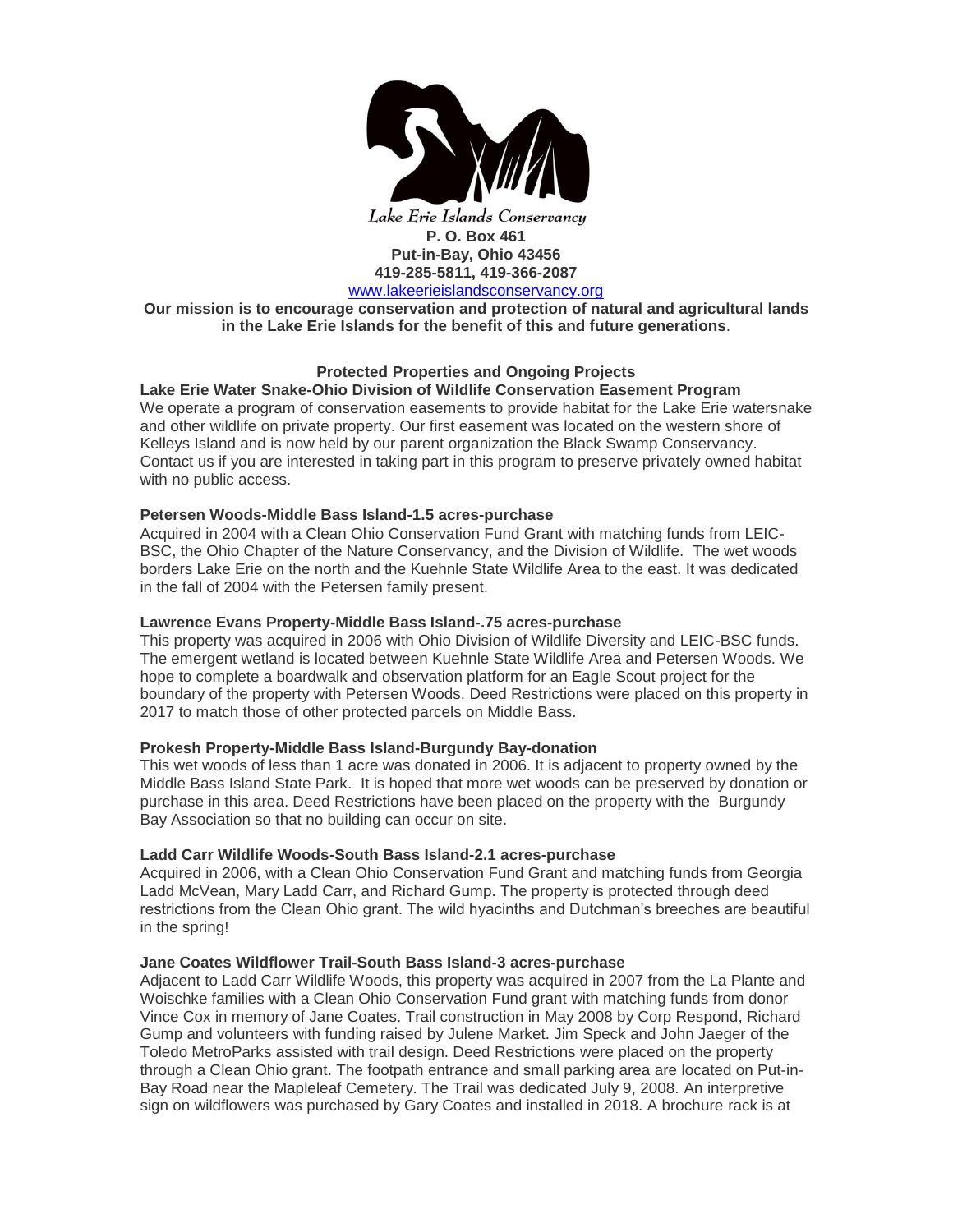the trail head and two bird nest boxes were installed by Paula Ziebarth and Darlene Sillick on the trail in 2016. Recycling containers from an Ottawa Sandusky Seneca Solid Waste District Grant were installed in August 2018.

### **Jane Coates Wildflower Trail Addition-South Bass Island-2 acre purchase**

Two additional wooded acres to the north of the Jane Coates Wildflower Trail was purchased with a Clean Ohio Conservation Fund Grant, Nature Works grant, and donations from foundations and individuals. It was dedicated on Earth Day, 2010 with a commemorative bench on the north end of the Wildflower Trail.

**Woischke Purchase-2 acre purchase**-An additional two wooded acres to the north of the Jane Coates Wildflower Trail Addition was purchased with a Clean Ohio Conservation Fund grant in December of 2014. This purchase brings the total of protected woods to 9 acres including the Ladd Carr Wildlife Woods and the Jane Coates Wildflower Trail and Addition. The Trail may be extended into this area in the future. Matching funds were provided through the Lake Erie Islands Critical Habitat grant application which included funds from the LEIC-BSC. A cave and old home foundation may be on this property.

### **Gump Woods-South Bass Island—Victory Woods-donation**

This wooded property was donated by Richard Gump in 2008. Although the property is less than 1 acre, it is hoped that more donations or purchases can be made in the Victory Woods area. The beautiful wildflower display and proximity to Lake Erie shores provide habitat for migratory songbirds. A rare beetle was found nearby by Dr. Kip Will.

**Lake Erie Islands Nature and Wildlife Cente**r-**South Bass Island-donation & purchase** The Center includes 1.2 acres of woods with two cave sites, .5 acre with North American Wildlife Museum. The former Alaskan Birdhouse Museum and contents was donated by Stan and Joey Wulkowicz with the purchase of woods with funds from Foundations and private individuals. It was dedicated October 18, 2008. Formerly operated under the Lake Erie Islands Historical Society with a joint board with LEIC-BSC members, this property is now operated by its own nonprofit organization since 2012. A frog pond, bald eagle's nest exhibit, nature trail and phenology and butterfly gardens have been added. The Center is open weekends in May and September and every day from Memorial Day to Labor Day.

**Put-in-Bay Township Park District**- Our members petitioned and requested a Township Park District be set up to obtain grant funds for the Scheeff East Point project. Judge Moon appointed Kelly Faris, Lisa Brohl, and Marv Booker as commissioners. The PIBTPD was affirmed by a ballot initiative in November of 2007. Current commissioners are Kelly Faris, Lisa Brohl, and Kendra Koehler. The LEIC serves as an advisory board for the PIBTPD. The Park District now holds ownership of all the preserves with deed restrictions and conservation easements in place to insure that they remain protected.

**Scheeff East Point Nature Preserve-South Bass Island-9 acres**-This was a joint project with Put-in-Bay Township Park District, Western Reserve Land Conservancy, the Lake Erie Islands Chapter of the Black Swamp Conservancy. The purchase was secured with a Section 6 , U. S. Fish and Wildlife Service Grant for \$1.8 million. A Clean Ohio Conservation Fund Grant and donations from the Ohio Division of Natural Areas and Preserves, the Ohio Division of Wildlife, First Energy Foundation, Sandusky Eagles Foundation, and private individuals. It was named for major donor Rose Scheeff and was dedicated August 16, 2008. A footpath is maintained by neighbor Mark Barnhill, native trees donated by Brad and Zoe Titchener and Stan and Connie Wulkowicz. Two purple martin rigs have been purchased with conservation grants from the Columbus Zoo by Darlene Sillick. The boxes for a tree swallow grid were constructed by Wally Hall and were installed and maintained by Paula Ziebarth. Benches were purchased by the Smith and Ladd (Bruckner) family and a new entrance and fence by Brad and Zoe Titchener. A new educational kiosk should be completed in June 2015 with funds from the Ottawa County Community Foundation, the Ottawa, Seneca, and Sandusky Solid Waste District grant, and private donations through a booster.com campaign by Kalen Cap. Doris Hubschman donated additional signs and Julene Market a bicycle rack. We have had assistance with maintaining the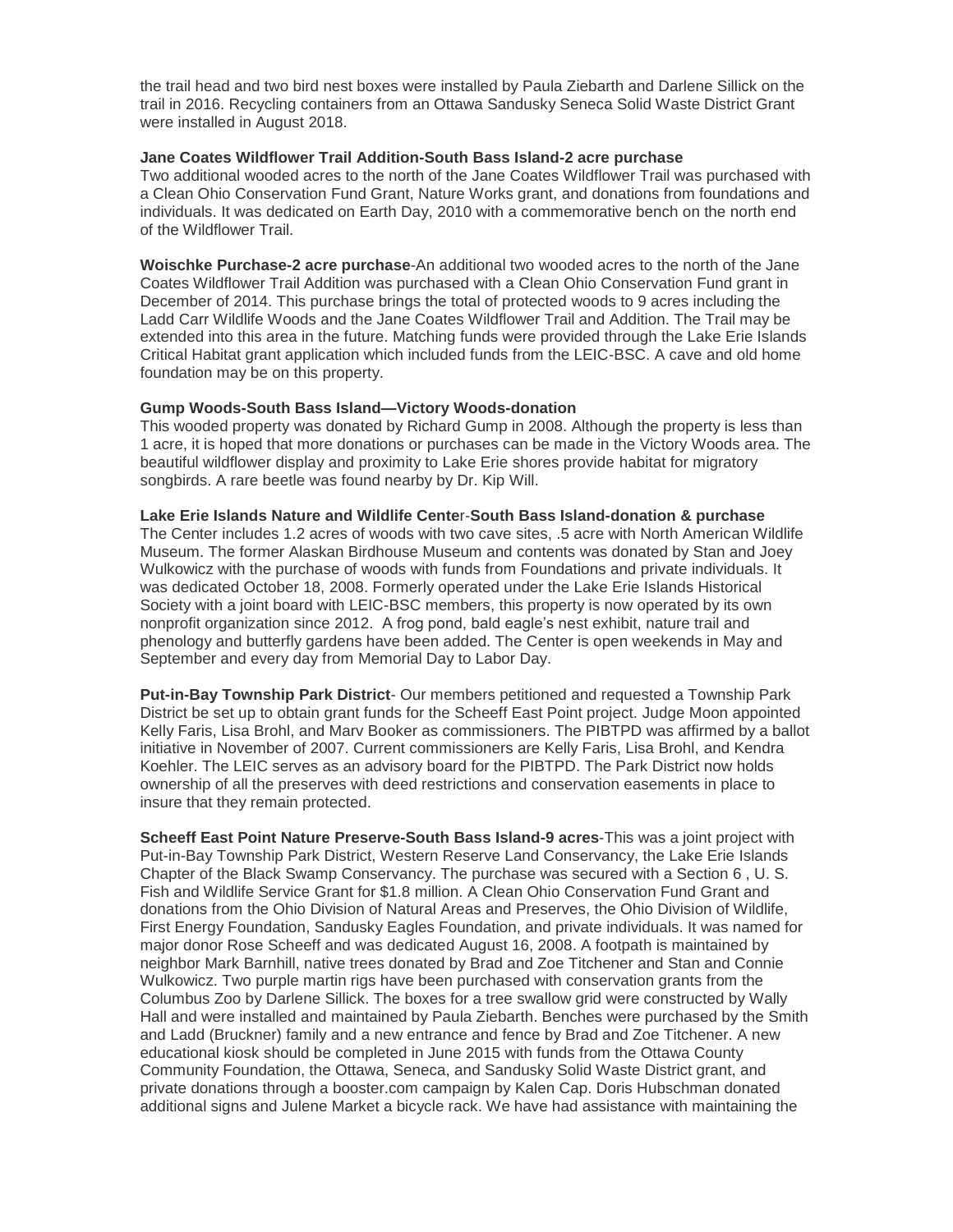trail and parking from Ken Farber and John Anderson. A new bench was installed by the family of Wally and Jean Hall in 2018. A chimney swift tower and interpretive sign was built and installed by Casey Carty with funds from donor Karen Jennings in 2018 with assistance from Eric Booker, Richard Gump, and Ken Farber. An interpretive sign in memory of Martha Marquard was placed on the trail on migratory birds in fall of 2017. Recycling containers from an Ottawa Sandusky Seneca Solid Waste District Grant were installed in August 2018.

#### **Middle Bass Island East Point Preserve-Middle Bass Island-8 acres**

This kayak accessible shoreline preserve was dedicated in October of 2010. The property is owned by the Put-in-Bay Township Park District and was purchased with the assistance of the Trust for Public Land. The property is protected with a conservation easement by the Black Swamp Conservancy. Funds for the purchase came from a Clean Ohio Conservation Fund Grant, Land and Water Conservation Fund, the Ohio Coastal Management Assistance Grant, the Sandusky Eagles Foundation, Friends of Magee Marsh, The Frost Parker Foundation, Firelands Audubon, and private donations. The property's home and garage was removed with a restoration grant from the Lake Erie Protection Fund and donations from the BSBO Young Birders. A walking trail is in place and maintained by Ron Helman and Bruce Miles. Annual bird banding efforts by Tom and Paula Bartlett and Dr. James Marshall have led to a management plan for a variety of habitat for migratory birds and the Lake Erie watersnake. A watersnake hibernacula has been constructed on site. Signs are at both the road and lake entrance. An access sign on the dock was funded by LEIC-BSC An osprey platform was erected on site in 2013 by the Ohio Edison crew. It was funded by the Ohio Young Birders and assembled by Andy Slaine and Marv Booker. Interpretive signs were installed in 2014 designed by Chloe Nostrant and paid for by Jim and Betsy Brohl and the LEIC-BSC.

### **Costello Tract-Middle Bass East Point Preserve-Middle Bass Island-4 acres**

This four acre parcel was purchased with a Clean Ohio Conservation Fund grant by the Put-in-Bay Township Park District in 2013. The grant was written by the Black Swamp Conservancy with assistance and some funds from the Lake Erie Islands Chapter. The BSC holds a conservation easement on the property. The wooded four acre parcel is t-shaped with frontage on Norman, South Shore and North Shore Drives and is in close proximity to the MBI East Point Preserve. It adds to the acres protected for migratory birds, LEWS, and 2 species of concern, the eastern fox snake and the melanistic phase of the eastern garter snake.

**Schneider Parcel-Middle Bass Island-7.33 acres** This seven acre parcel was purchased through the WRRSP program through the OEPA with the assistance of conservation realtor Neal Hess for the Put-in-Bay Township Park District in 2014. It is a good example of a forested wetland (Great Lakes limestone plain forest) and successional forest habitats on Middle Bass Island. It provides habitat for migratory songbirds, eastern fox snake, and salamanders. There is currently no public access until trails and parking can be developed.

**Middle Bass Forested Wetlands-Burgundy Bay Tract-6 acres**-This parcel was purchased with WRRSP funds in April 2015 for the Put-in-Bay Township Park District with the assistance of conservation realtor Neal Hess from the Burgundy Bay Association. The parcel has frontage on Fox Rd. for an eventual parking/trail access. It is currently undeveloped wet woodlands with habitat for salamanders, migratory songbirds, frogs, and wetland plant communities. Additional lots have been purchased nearby from the Burgundy Bay Association and private property owners for another approximate 4 acres.

**Massie Cliffside Preserve-South Bass Island-approx. 7 acres**-The Massie's Cliffside Preserve was purchased in May 2015 with a grant from the Lake Erie Islands Critical Habitat Clean Ohio Fund for the Put-in-Bay Township Park District with matching funds from the WRRSP program, the LEIC, and private donors. It includes 265 feet of Lake Erie shoreline with cliffs and the state threatened harebell (*Campanula rotundifolia.)* A walking path to the lake and benches have been installed on site. The dock is available for fishing and as a stop on the Lake Erie Islands Water Trail. The Park District was awarded a Natureworks grant and Ohio Coastal Zone Management Grant to remove the buildings, install parking and trails, and replant trees. Removal of the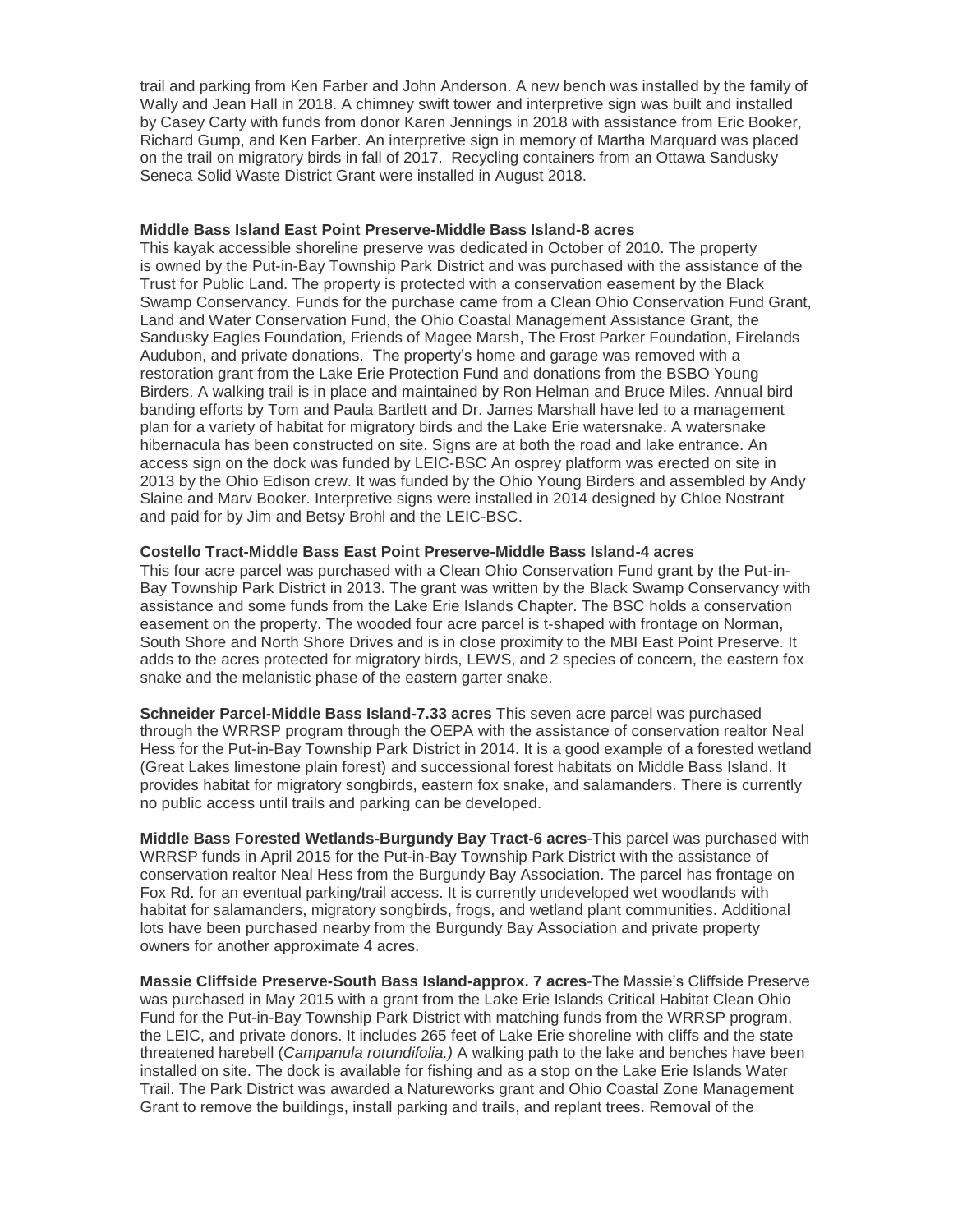buildings was completed in early 2016 with assistance from Richard Gump, Put-in-Bay Investments, Miller Boat Line, Lake Disposal, and Fox Stone Products. Conservation realtor Neal Hess oversaw grant efforts. Restoration plantings of trees from Riverside Native Trees and plants from Natives in Harmony was completed in the fall of 2016. The trail was laid out by Ken Farber, cut by Richard Gump, Eric Nowak and Nicky Fresch, and mulched by Boy Scout and OSU Buckeye Hop volunteers all in 2016. The Massie Cliffside Preserve was dedicated on August 7, 2016 with unveiling of the entrance sign, interpretive sign at the second parking area, and a bench in honor of Lisa Brohl. Four benches were installed with funds from donors-the Martens family, Farber family, North family and Ladd Brookner family. Bike racks from the original cottages were cleaned and put in place. Brochure and donation boxes and an interpretive sign purchased by Kalen Capp were installed in 2017. Recycling containers from an Ottawa Sandusky Seneca Solid Waste District Grant were installed in August 2018.

**Knam Parcel-4 acres on South Bass Island,** adjacent to the Massie Cliffside Preserve. This four acre parcel was purchased in March of 2016 with a CELCP –Great Lakes Initiative grant received by the Put-in-Bay Township Park District. Len Knam patiently waited from 2006 til the present for our Conservancy/Park District to purchase and preserve this parcel. This wooded parcel will bring the total area protected in the area to 11 acres and will increase the area available for birdwatching, walking, and nature study.

**Middle Bass Forested Wetland Addition**-12 acres-The Put-in-Bay Township Park District received a CELCP grant and a Clean Ohio Conservation Fund grant in 2016 to purchase an additional 12 acres of wet woodland adjacent to the other parcels already owned. On January 11, 2018, the PIBTPD closed on seven acres from the Dieperink Family. The Put-in-Bay Township Park District made 5.2 acres purchase on Middle Bass Island in spring of 2018 with funds from the Conservation Fund. It is immediately adjacent to the Middle Bass Island East Point Preserve We hope the other two purchase will be completed in late 2018 with a total of over 30 acres then available for walking trails on Middle Bass. A new trail as designed by Lisa Brohl and Theodora Pertner and installed by Schmidlin Construction with a parking lot and interpretive sign (donated by Jim and Betsy Brohl) was completed in the summer of 2018. A bicycle rack donated by Julene Market was put in place. A dedication was held August 5, 2018 as part of Island Green Week with a cake reception after at the Middle Bass Island State Park picnic pavilion. The ribbon was cut by Kelly Faris, Lisa Brohl, Bruce Miles, and Nancy Welter. Donors Jim Brohl, the MBI Poker Kayak Paddle Event, and in memory of Dan Martin Sr. helped purchase the sign for the location.

**Dodge Woods Preserve**-**3 acres-**The Put-in-Bay Township Park District received a Clean Ohio Conservation Fund grant to purchase 3.5 acres of woods from John Dodge. Our match for the Clean Ohio program came from a bargain sale from Mr. Dodge, a \$15,000 donation from the Lake Erie Islands Conservancy, and \$2,000 donation from John and Paula Ladd. We closed on the property in February of 2017. A sign, bicycle rack, brochure and donation boxes, and small trail are available. The property was dedicated on August 5, 2017. The ribbon was cut by Michelle and Ava Heineman with Kendra Koehler and Lisa Brohl. Recycling containers from an Ottawa Sandusky Seneca Solid Waste District Grant were installed in August 2018. In August of 2018, the Put-in-Bay StoryWalk was installed on the trail by Karen Wilhelm of the Erie Islands Branch of the Ida Rupp Library. Members of the community sponsored individual signs/pages as well as Julene Market and the Ottawa County Community Foundation with Richard Gump, Mark Wilhelm assembling and installing the trail. Books to be read by children will be changed periodically by the Library. It is very popular!

**Burgundy Bay Lots-4 acres**--Fifteen small lots (10' x 750') totaling just under four acres were purchased with funds from the Lake Erie Islands Critical Habitat Clean Ohio Conservation Fund and CELCP grants in 2016 and 2017. These lots are immediately to the south of the Middle Bass Forested Wetland-Burgundy Bay Tract purchased in 2015.

**Foley Donation**-2 lots-The PIBTPD received the donation of two lots in Victory Woods from John P. and Ellen Foley. Gump Construction was hired to remove the old cottage on site. The Foley family agreed to pay \$400 in closing costs. March 13, 2017. Lot 46 and Lot 48 of Victory Woods.